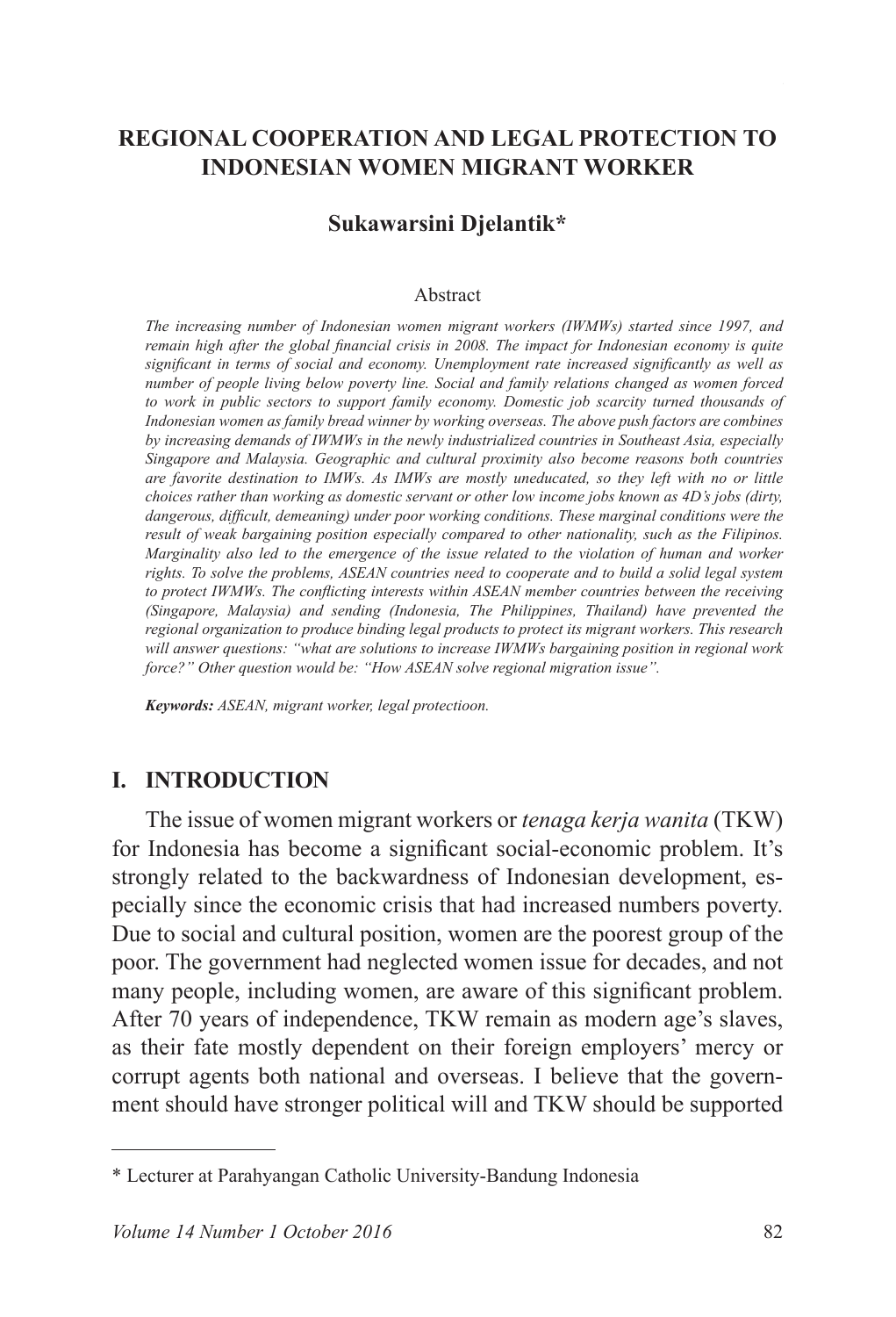by adequate policies and law enforcement mechanism. I admitted if the government had tried to solve the problem, however, a comprehensive handling is still necessary. In globalize economy; the issue of TKW is not specific to Indonesia, but also other developing nations. Therefore, international cooperation is needed, especially with other sending as well as receiving countries. Through dissemination of information and academic researches, I hope that this research could help to focus the issue on regional cooperation within ASEAN member countries.

## **II. WOMEN, MIGRATION AND GLOBALIZATION**

*Convention on the Protection of the Rights of All Migrant Workers*  and Members of Their Families)<sup>1</sup> defines migrant worker is someone who work away from their home country to have income. Another definition is: *A migrant worker is someone who regularly works away from home, if they even have a home.<sup>2</sup>*

In globalize era, migration is a common practice, however, it is unaccepted if during migration, their rights are continuously being violated and experiences other violations conducted by the agent, employer, and government apparatuses. The increased number of women migrant workers is a normal practice in globalizes world and accordance to economic supply and demand. Problem occurred when migrant workers from sending country migrate illegally and/or without supporting skills and did not fulfill other immigration requirements. For Indonesian context, there are two types of migration; legal and illegal. The latest type is the source of most socio-psychological and human rights violations. They were subjects to verbal and physical violent, debt, and exceed exploitation, from recruitment process, in receiving countries, and upon their return.<sup>3</sup> Labor act and other government regulation unable to solve

International Convention on the Protection of the Rights of All Migrant Workers and Members of Their Families *International Migration Review*, Vol. 25, No. 4, Special Edition: U.N. International Convention on the Protection of the Rights of All Migrant Workers and Members of Their Families (Winter, 1991, New York.

<sup>&</sup>lt;sup>2</sup> [...] "The Global Campaign for Ratification of the Convention on Rights of Migrants", available at: http://www.migrantsrights.org/, accessed on January 30<sup>th</sup>, 2008. <sup>3</sup> [...] "Combating Trafficking in Women and Childrean, United Nations Development Fund For Women", see di www.hawaii.edu/global/projects activities/Trafficking/Noeleen.pdf, accessed on January 30<sup>th</sup>, 2008. See also: Migrant Workers, Traf-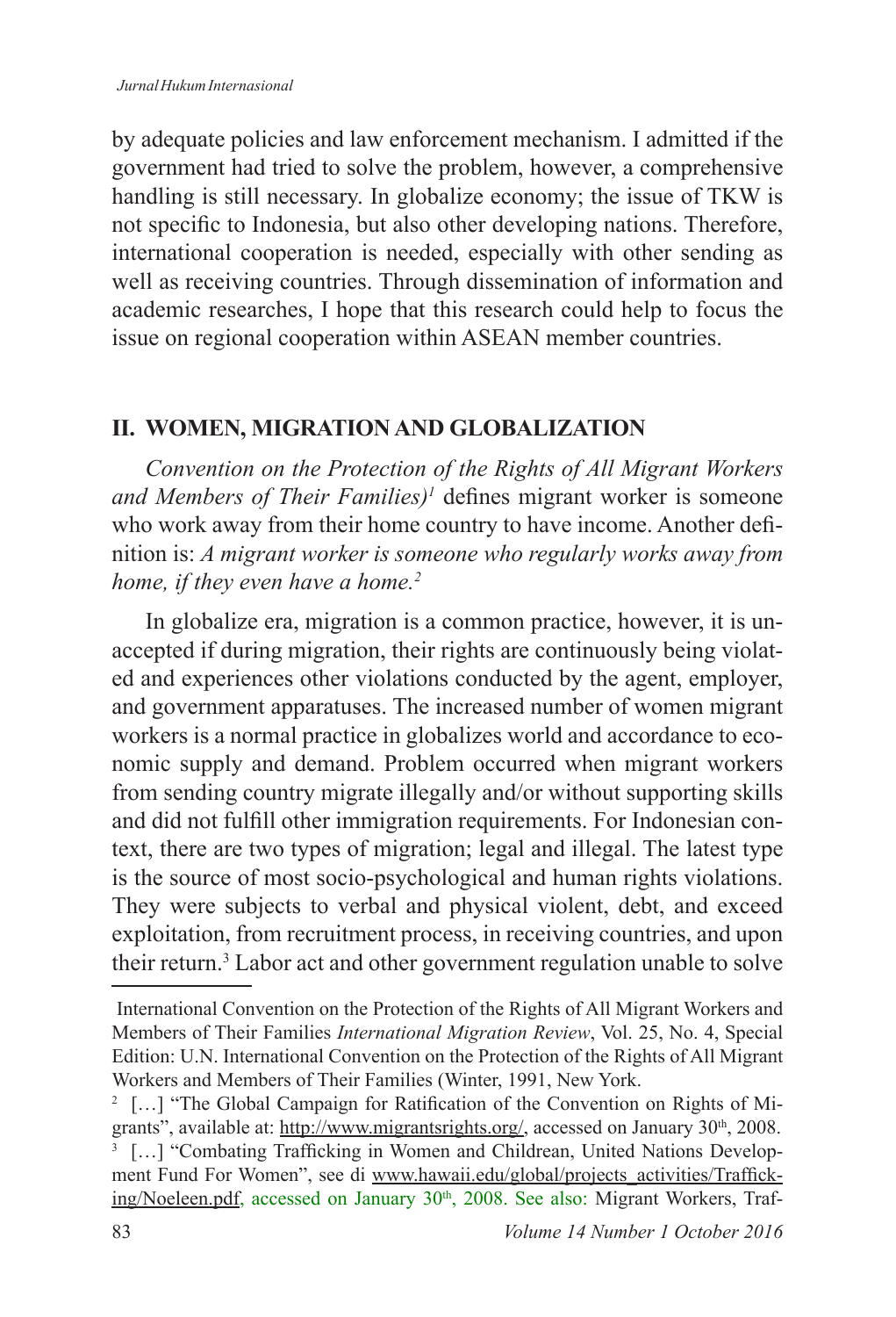issues. Weak of bargaining position and low education often led to increasing number of those above mentioned human rights violations as well as work violation such as sexual harassment, rape, and in several cases, death.

There are pull and push factors to the increase number of women migrant workers. The push factor is poverty and economic crisis. Since 1998, when Soeharto administration falls down, Indonesia experiences several crises from economic to almost all other aspect of life. This economic and monetary crisis had led to the closure of several factories and led to increasing number of unemployment. This condition forced workers to accept working in low income in Indonesia or going overseas even though they are not equipped with necessary education, skill, and training. They mostly attracted to relatively higher income overseas. Some workers who chosen the Arab countries are as well motivated by other reasons such as going to pilgrimage (Hajj, umroh).<sup>4</sup> As trend in globalize world, Indonesia is experiencing what so called "feminism migration", a migration that dominated by women from developing economy or women from conflicting countries or war.<sup>5</sup> Nowadays, almost half of migrant workers are women. Collapse of local economic system forced women going overseas to survive and being involve in global work forces. Beside going to oil rich countries like the Arab worlds, other new industrialized countries such as Malaysia, Singapore, Taiwan, and Hong Kong, has strong demand on Indonesian workers.<sup>6</sup>

Pull factors are the emergence of newly industrialized countries, such as Singapore, Taiwan, Hong Kong, and Malaysia. Industrialization in those countries had led to the change of gender role and increas-

 $6$  Singapore (2002) have about 450.000 migrant workers, 140.000 are domestic workers. From Indonesia, domestic workers about 60.000, and the rest came from the Philipines, India, Sri Lanka and Myanmar, see ELSAM report, 2002.

ficking & Forced Labor, http://hrw.org/doc/?t=migrants\_forced\_labor, accessed on November 24th, 2007.

<sup>4</sup> Summarised from interviews with returnees TKW in Garut, Indramayu dan Bandung, December 2007.

 $<sup>5</sup>$  [...] "Gender Dimension of Inernational Migration, Global Migration Perspectives,</sup> No 35, May 2005. see: Global Commission on International Migration", available at: http://www.gcim.org/mm/File/GMP%20No%2035.pdf, accsess on February 4<sup>th</sup>, 2008.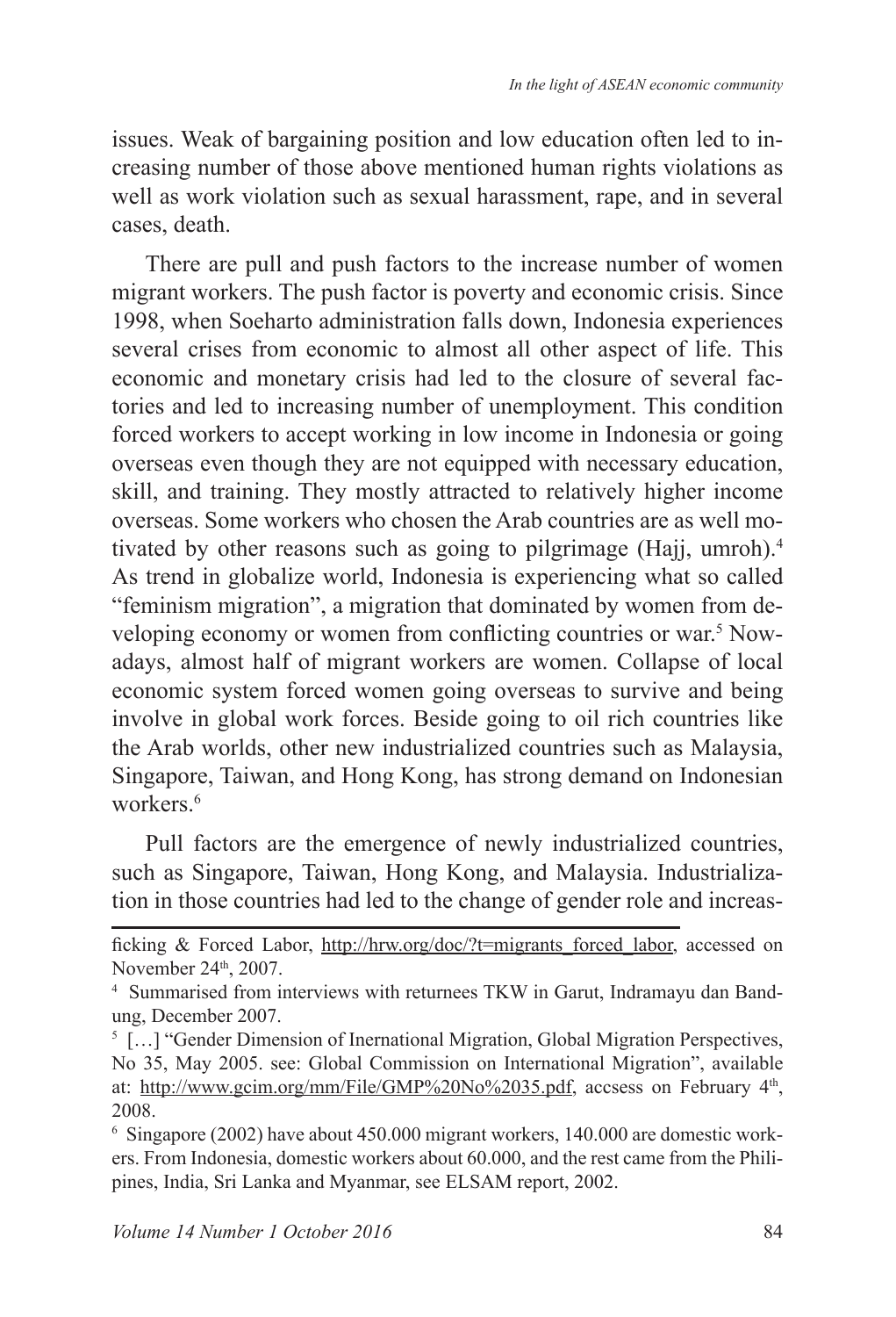ing demand for women to participate in work forces in industrial and service sectors. Domestic workers from lower economic countries like Indonesia are fulfilling the demand for domestic jobs.<sup>7</sup> For Indonesian TKWs, being domestic workers or other low income jobs are sole option even thought confronted by higher social risks. The jobs would help themselves and their family economic status. According to report of International Monetary Fund (IMF), for most developing countries, income from migrant workers become an important source of foreign exchange, increasing export, *Foreign Direct Investment (FDI)* and flow of individual capital. <sup>9</sup>

# **III. PROBLEMS OF MIGRANT WORKERS**

Even though the TKWs are significant contributor to national economy, however, the government had failed to protect and provide them with basic human rights laws.<sup>10</sup> Working as domestic worker means high social cost, however, the government had lack of monitoring process during recruitment, yet unable to change discriminative labor law against women. In addition, there is discriminate immigration policy against women, apathy government apparatuses that led to continuing law violations.

The TKWs mainly sign contract for two years, and could be renew afterwards. Even though slavery system has been abolished all over the world after the application of *Universal Declaration of Human Rights* (UDHR) in  $1948<sup>11</sup>$  that been ratified by most countries, however, the

<sup>&</sup>lt;sup>7</sup> [...] "Asian Women Migrants: Going the Distance, But Not Far Enough, Migration Information Source, March 2003", see: http://www.migrationinformation.org/Feature/display.cfm?ID=103, accessed on Januari  $30<sup>th</sup>$ , 2008.

<sup>&</sup>lt;sup>8</sup> Muhidin, Syarif, M. Fadhil Nurdin dan Teti Asiati Gunawan (2003), "Kajian Masalah Tenaga Kerja Indonesia (TKI) Asal Jawa Barat di Saudi Arabia dan Hongkong Sebagai Bahan Penyusunan PERDA", Universitas Langlangbuana Research Institute, Bandung.

 $\degree$  [...] "A World Bank report recommends a fresh look at migrant workers, International Herald Tribune, Januari 17<sup>th</sup>, 2007". See : http://www.iht.com/articles/2007/01/17/ business/remit.php, accessed on February 4<sup>th</sup>, 2008.

 $10$  Summarised from interviews in Bandung, Garut dan Indramayu, December 2007.

<sup>&</sup>lt;sup>11</sup> [...] "Universal Declaration of Human Rights (UDHR)" see: http://www.un.org/ Overview/rights.html, accessed on January 30<sup>th</sup>, 2008.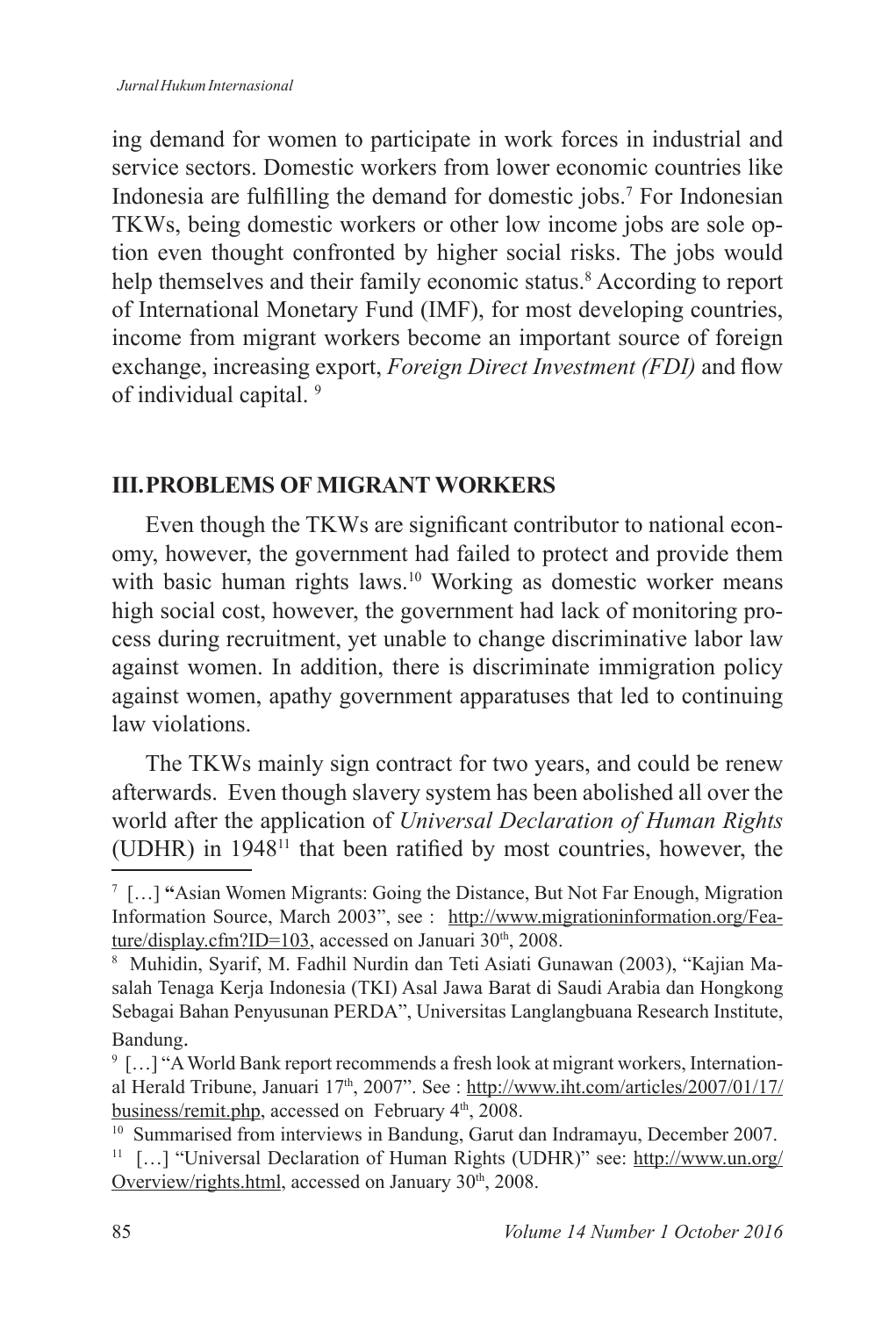phenomena of TKWs are remain portrait the condition of "slaves of the new century". Violations occurred in every steps of migration process. The following discussions on violations towards TKWs will be discussed during the departure, working, and returning periods.

### A. VIOLATION DURING RECRUITMENT AND TRAINING

The TKWs are being exploit and abuse in every steps of their working period. Firstly, agents involved in recruitment and training process charged them excessive amount of money. The money should be returned by deducting their salaries for several months. They also misled by information regarding working condition. Indonesia has more than 400 legal and unknown numbers of illegal agents, and yet the government has inadequate mechanism to supervise. In addition, legal procedures are managed by corrupt public services in almost every office. Bureaucratic structure in recruitment process also led to increase risk of exploitation.

The TKWs firstly recruited by local agent that operates in villages. These agents did not received regular salary but working on commission based. The TKWs did not realized being recruited by illegal agent and unaware when provided by false travel documents. Illegal migration process had positioned TKWs in higher risk when confronted by immigration issue; beside more difficult to assist when they have legal problems. Legal TKWs in Asia do not expected to pay administrative and training program, as their incoming wages would be deducted. But in reality, agent charged them before their departure.

The role of money lender is significant in most cases to provide TKWs fund that should be paid with high interest rate. The agent often charged higher cost than official rate to apply, obtain immigration and travel documents, and to conduct training program. Those expenses would be paid by deducting their future salary for the first certain months. This practice applied to TKWs working in Hong Kong, Taiwan, Singapore and Malaysia. In the Middle Eastern countries, TKWs would lend from agent, also with high interest-rate, often 100%. The agent mission is to have investment refund, and conducting illegal business is more profitable. Mistreatment towards TKWs is not the concern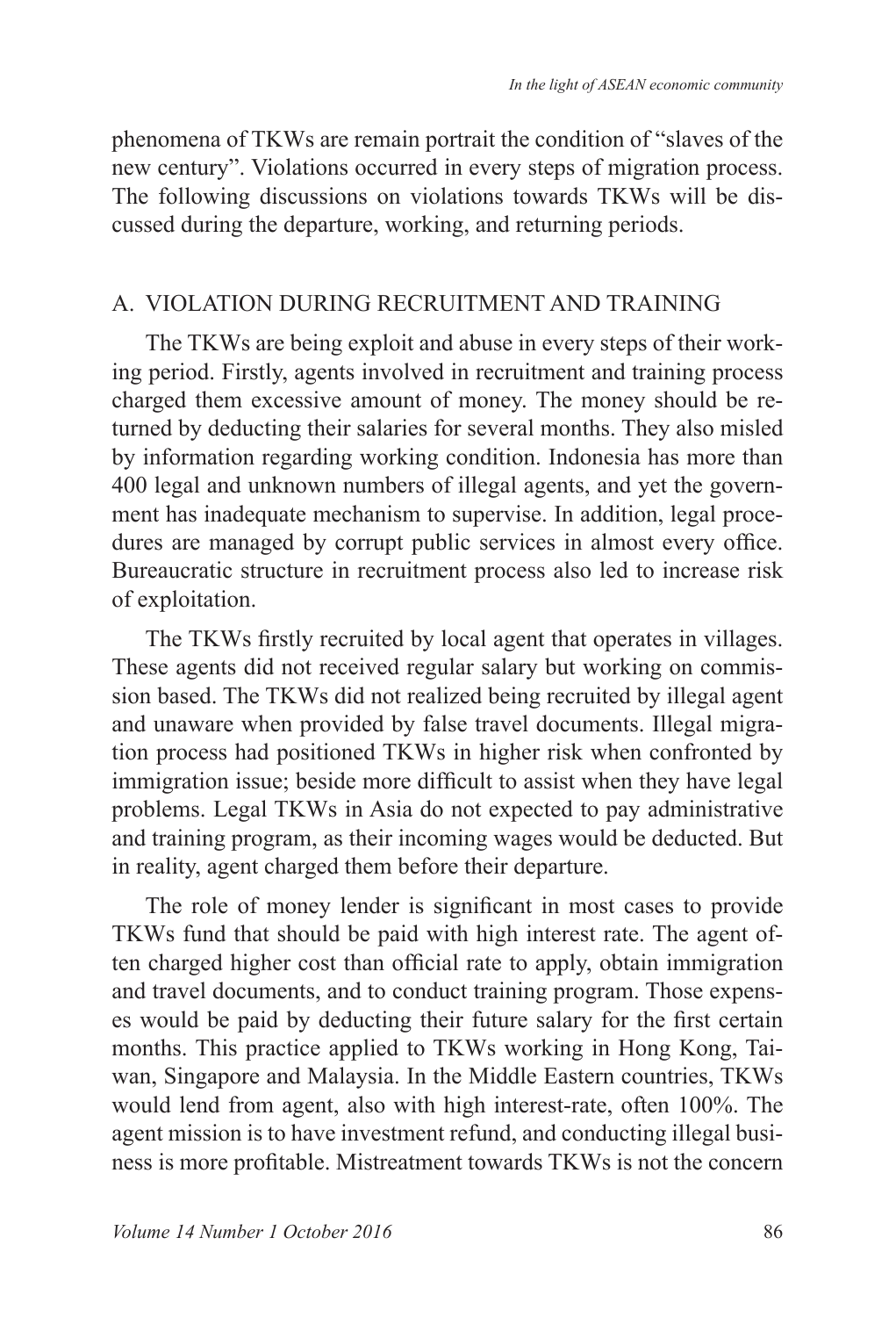of this type of agent. The TKWs also threatened when unable to pay the debt or if breaking the contract before two years. Penalty would be applied or the TKWs are threatened to work as prostitutes.

Labor law in Indonesia did not adequately regulate recruitment process and working condition. In Indonesian legal system, domestic workers are excluded from the definition of "worker", so the TKWs were not subject to government regulations (minimum wage, working hours, day off or paid holiday). These conditions are contributive to the exploitation of domestic workers by employers both in sending and receiving countries. The agent has also a significant position to handle disputes between employer and worker. The absence of government's regulation and legal rights even increased the agents' dominant role. Agent left as sole actor to regulate work conditions includes wages and day-off arrangements.

Prior to departure, the TKWs signed working contract, without copy provided to workers. They neither provided with comprehensive information on conditions as stated on the contract or given opportunity to question the content. They mostly understood regarding two years working, however, detailed clauses on type of work and workers' rights are often unclear.

 The TKWs attended training program prior to their departure, and live in training center for several months. Violations happened during training are includes physical abuse, threats, and/or given illegal or dangerous tasks. The training center is an over-crowded room with poor condition and minimum facilities. Agent in Singapore also charges TKW daily for food and lodging during transfer. The TKWs must pay  $\sin 10-20$  (USD 6-12) per-night, transfer fee that equal to 1-3 months of their salary. Debt in home country, abusive working condition, continuous threat, and misinformation on working condition, has illustrated TKWs condition as indebted slavery.

During interview, TKW returnee from Singapore and Malaysia informed on the condition on training center; rooms more like a jail, lack of food, no-running water, and verbal and physical abuses from the training employee. The workers did not allow going outside, as they afraid they would run away.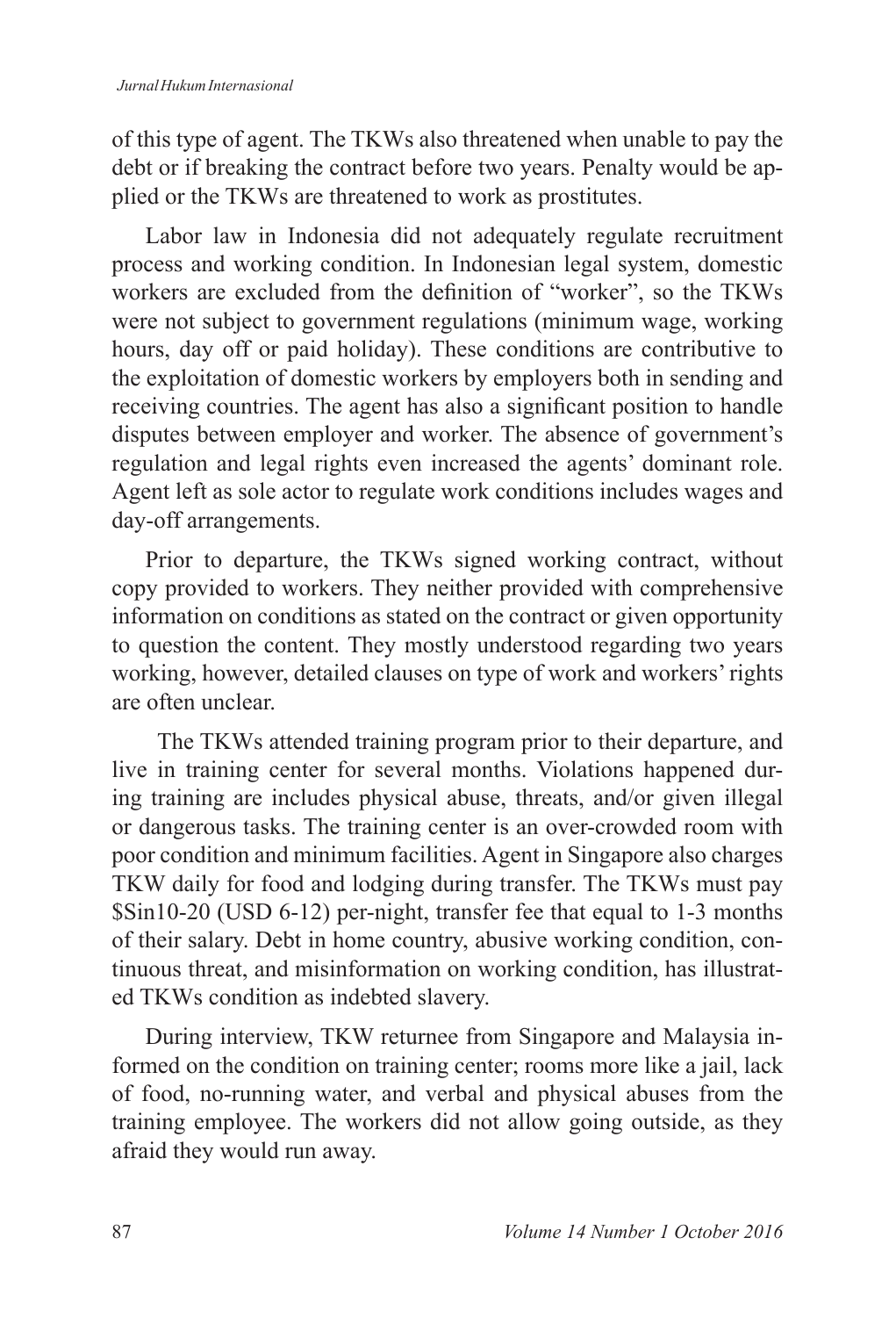## B. VIOLATION IN WORKING PLACE

In receiving countries, the TKWs continuously became the subject of discriminative immigration law and regulation. Employers exploit the TKWs and took advantages of their marginal position are common practices. Due to low law enforcement, the fate of TKWs is entirely depending on employers' condition. Their working hour are often excessive (more than 12 hour per day), and paid in a minimum wages. In case when workers trapped in abusive work condition, the agents refuse to take responsibility to transfer TKWs to find a new place.

The employers also keep TKWs passports, working visas, and private belonging. The absence of passport and working visa has prevented the TKWs to change employer or escape abusive working environment. Another violation is related to right to practice religion. Religious intolerance commonly applied when the TKW has a different religion than their employer. Other violations are isolating TKWs from social environment and prevent them from communicating with family and friends. These are violations against social and cultural rights. The employers, agent, and even the local government defend those practices aimed to protect their house, family privacy, and to workers' own safety. Prevention to travel or socializing is violation of rights that dramatically increase tendency and economic exploitation, slavery practice, intimidation, sexual harassment and rapes. Denied on right to socialize was said to prevent them running away to seek help. This mean they would endure every abusive condition, mistreatment, jailed, unpaid or underpaid, or deported. TKWs in Saudi Arabia, Uni Emirates Arab, Malaysia, and Singapore often unilaterally deported after conduct minor offence. Working visa in the Arabian and East Asian countries is related to their employers. This condition means escape would end as being illegal worker and deportation. Isolationism and desperation have increase number of suicidal TKWs. Related to abusive treatment, the TKW have two enemies against them, the agent and employers.

Economic pressure and financial debt before came to receiving country have also increased their vulnerability. Transfer of employers and ending the contract are almost impossible, even they confronted with abusive treatment and violent.<sup>12</sup> Another violation is unpaid wages,

<sup>&</sup>lt;sup>12</sup> Eddy Soppandi, 2003, "Selayang Pandang Profil Tenaga Kerja Indonesia di Hong-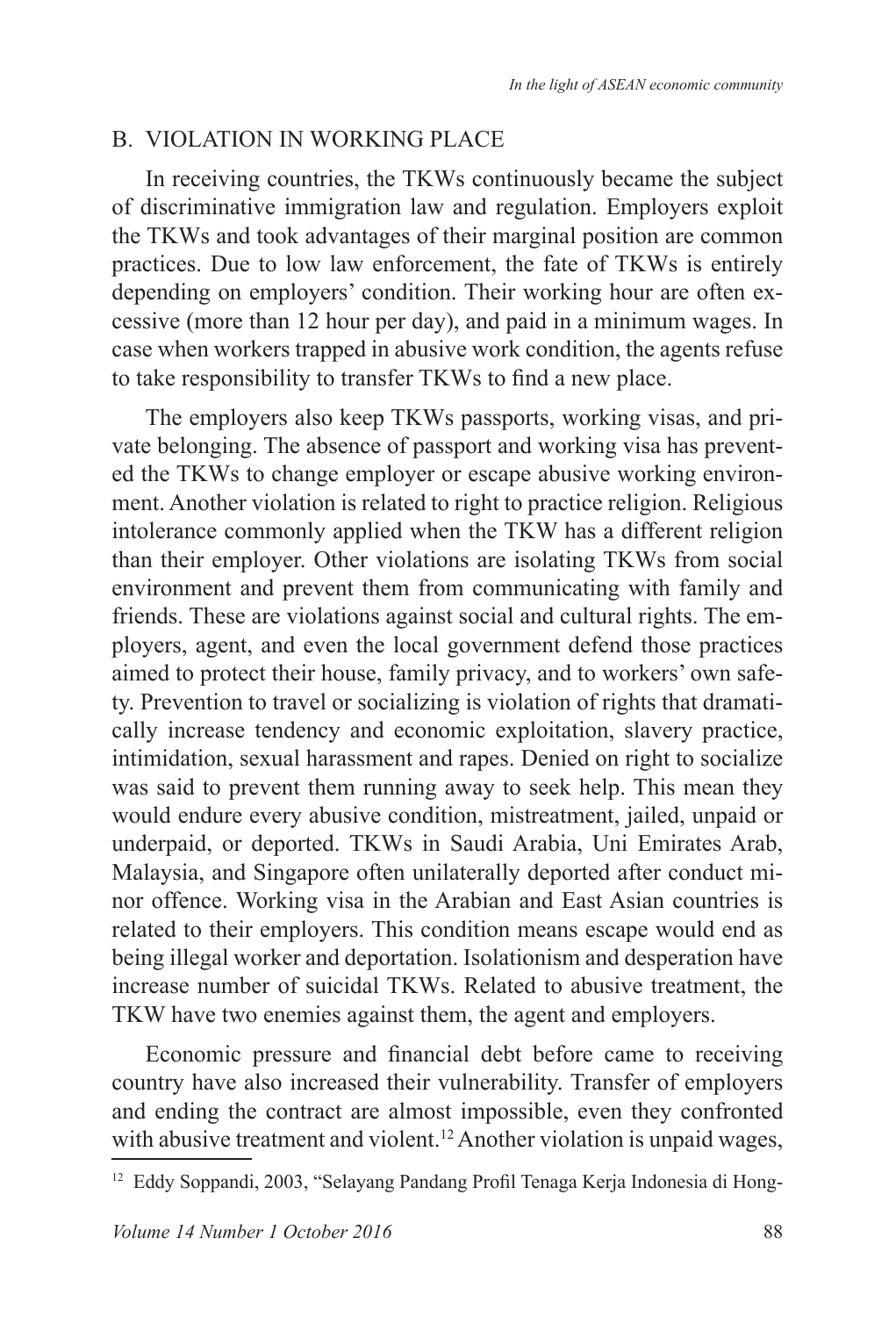wages deduction, or unilateral deportation. In most case, the workers have lack of understanding regarding law and regulations in receiving countries. These issues have led them accepting abusive condition, or lost their legal status.<sup>13</sup>

In Singapore, some employer refuses to release the TKWs after two years contract had completed. In Malaysia, immigration detention center is over-crowded with problematic TKWs. In some case, the TKWs family back home should send some amount of money to buy return ticket or they would be kept for months until being released by the Indonesian Embassy (KBRI) or deported by the Malaysian immigration office. Immigration policy in Malaysia also prevents the TKWs to report officially on violations, abusive employer and working condition. To submit official report, the TKWs should apply for special form to stay in Malaysia to be able to precede their report, plus paid 100 RM (USD 26.1) per-months while waiting for hearing schedule. During that period, the status of TKW is unemployed. Being confronted by uncertain waiting period in poor condition detention house, no-income, and desperately wanted to go home after experienced traumatic experiences, usually led the TKWs to cancel their charges even when the employers are already under police detention.

# C. REPRODUCTIVE, MARRIAGE AND SEXUAL RIGHTS

National law and immigration policy in several countries have also prevented migrant workers to enjoy their reproductive, marriage and sexual rights. The TKWs would be discriminate when pregnant before and during contract period. If their pregnancy occurred during contract, they would be asked for abortion or remain working. In practice, abortion is difficult or even impossible in Saudi Arabia, even on rape pregnancy case. Immigration policy in Singapore also banned the TKWs to marry local citizen. These are another violation to marriage and freedom to decide own private life. The workers stereotyped as being seductive and become a reason for their freedom to travel.

Immigration law also requested TKWs go through pregnancy test

kong," see: Sosiohumaniora, Universitas Langlangbuana, Vol.V, No.1, Bandung.

<sup>&</sup>lt;sup>13</sup> Summarised from interview in Bandung, Garut and Indramayu, December 2007.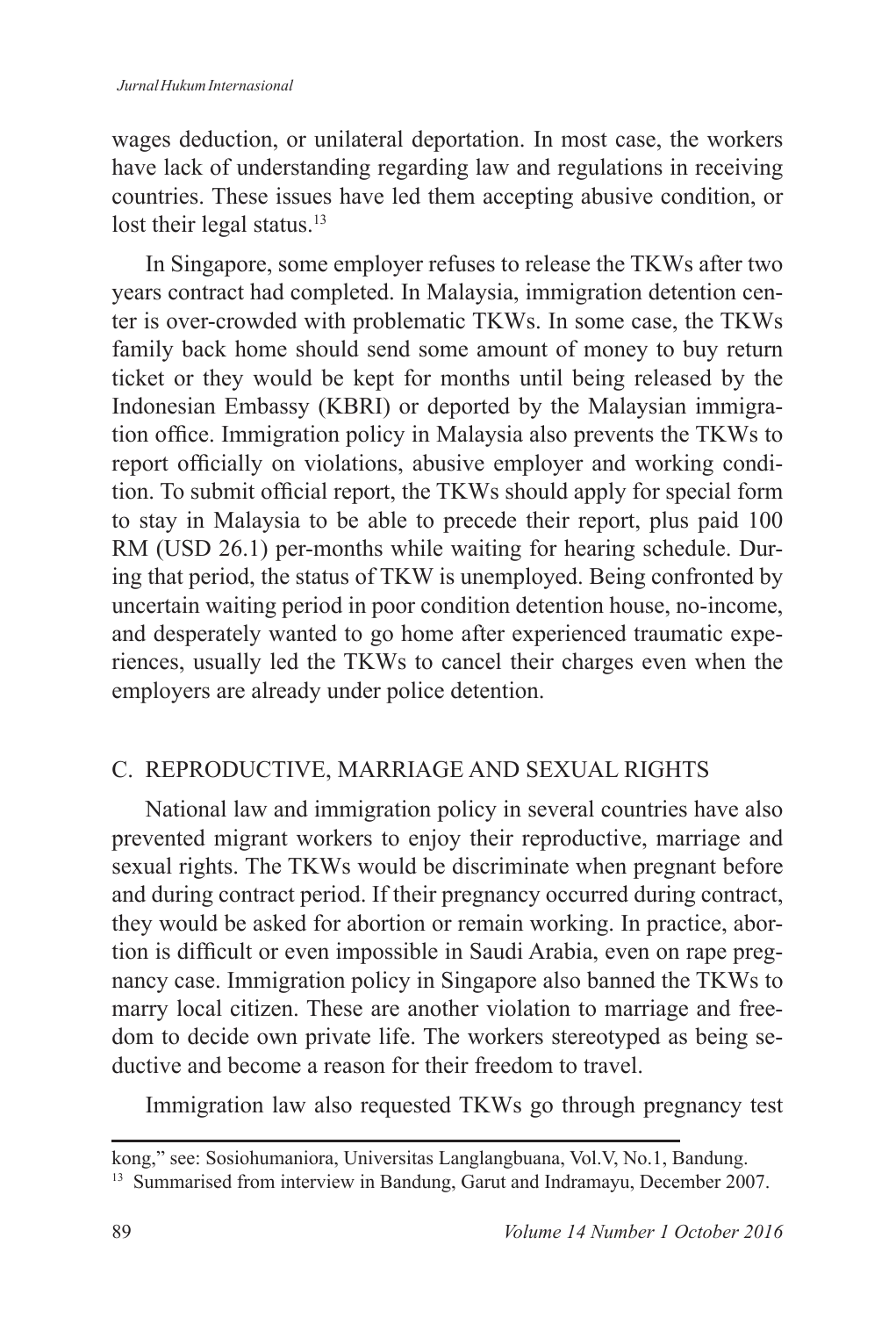(similar to HIV, TBC, malaria and other infectious diseases tests) prior to their arrival. The workers must pay for those tests and added as debt that would be deducted from their forthcoming income. Agent and employers further conducted similar examination upon arrival, and pregnant workers would be deported or go through abortion as a precondition to remain stay and work. The result of health examination is not informed to them privately, nor provides further consultation.

Singaporean immigration policy also discriminate TKWs on their reproductive status. The TKWs must do health test every 6 months (includes pregnancy and HIV test), while male workers only have once in two years. The Singaporean employers also often have misunderstanding on legal policy on abortion. Abortion only possible after 24 weeks pregnancy. Because most TKWs want to stay, they are forced to have illegal abortion or go through unsafe and illegal abortion. The employer also belief that they will loose their \$Sin 5000 (USD 2950) deposit if the TKWs is pregnant. Even if this information is untrue, it prevents TKWs to go out or dating. These are violations to sexual life and mistreatment of mature woman as children that unable to make decision.

Interviews with TKWs on working condition and violation of human rights have also reported by *Human Right Watch (HRW).<sup>14</sup>* HRW publication would be a complimentary document to press the government to amend law and to plea international community, interest groups, NGOs, and donor countries to defend domestic workers' rights.

### **IV. CONCLUSION**

The above discussions have demonstrated the complexity of TKWs problems. Most of problem rooted from workers' weak bargaining position vis a vis the agent, government, or employer. Violations also happened due to the absence of legal protection or did not support by adequate government regulation. The most important problem to solve is to influence the government to produce law and regulation that more advantageous to women. Political will and concrete action aimed to

<sup>&</sup>lt;sup>14</sup> [...] "Human Rights Watch", see: http://www.hrw.org/women/labor/html, accessed on January 30<sup>th</sup>, 2008.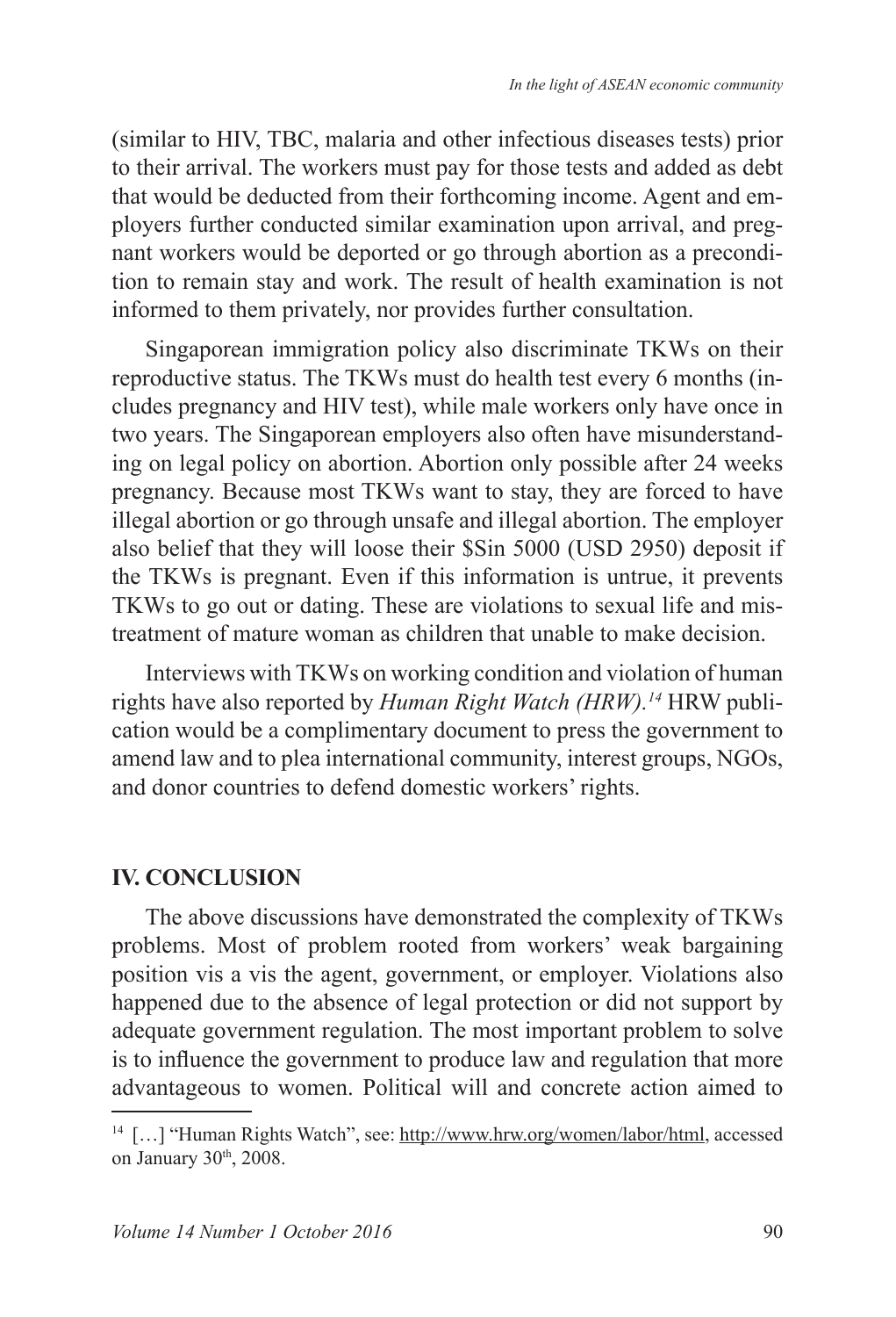protect their rights. Adequate legal protection would allow the TKWs with certainty and unlike today where condition is determine by the employers condition. Legal mechanism should be creating for mutual advantages of worker, agent, employers, and the government.

The issue of TKWs is like a tip of an iceberg, considering the real issues are much more complex compared to media publication. Human rights violations should be minimize or abolish if possible, to create symbiotic mutualism between workers and employers. If law enforcement applied, the existence of TKWs would be benefit not only to individual, bur also to community and state. To optimize the role of TKW, below are some recommendations to the government:

- The government should reduce unemployment rate in West Java. Local economy should be developed, especially rural economic activities. Education opportunity should be provide and developed. If necessary, the government should subsidize undeveloped regions especially in southern coasts; Garut, Cianjur, Sukabumi and northern coast like and Indramayu.
- TKWs requirements should be regulate especially on minimum ages, level of education and to ensure in its implementation. The workers should also well inform on their rights as worker.
- The provincial government should establish a standard procedure to observe recruitment system, includes changing immigration policy that disadvantageous to the TKWs.
- National as well as provincial governments should promote cooperation with receiving countries to protect TKWs' legal rights. The agents should include in their training program a language courses according to TKWs destination. The agent should also provide minimum language proficiency to allow the TKWs actively involve in social life.
- The provincial government should amend labor law with inclusion of clause to protect workers.
- The government should develop diplomatic relations and negotiation with receiving countries. For example, the government could negotiate with the government of Saudi Arabia to provide training course to their police to conduct investigation cases occurred in domestic level. The skill is needed because disputes and problems be-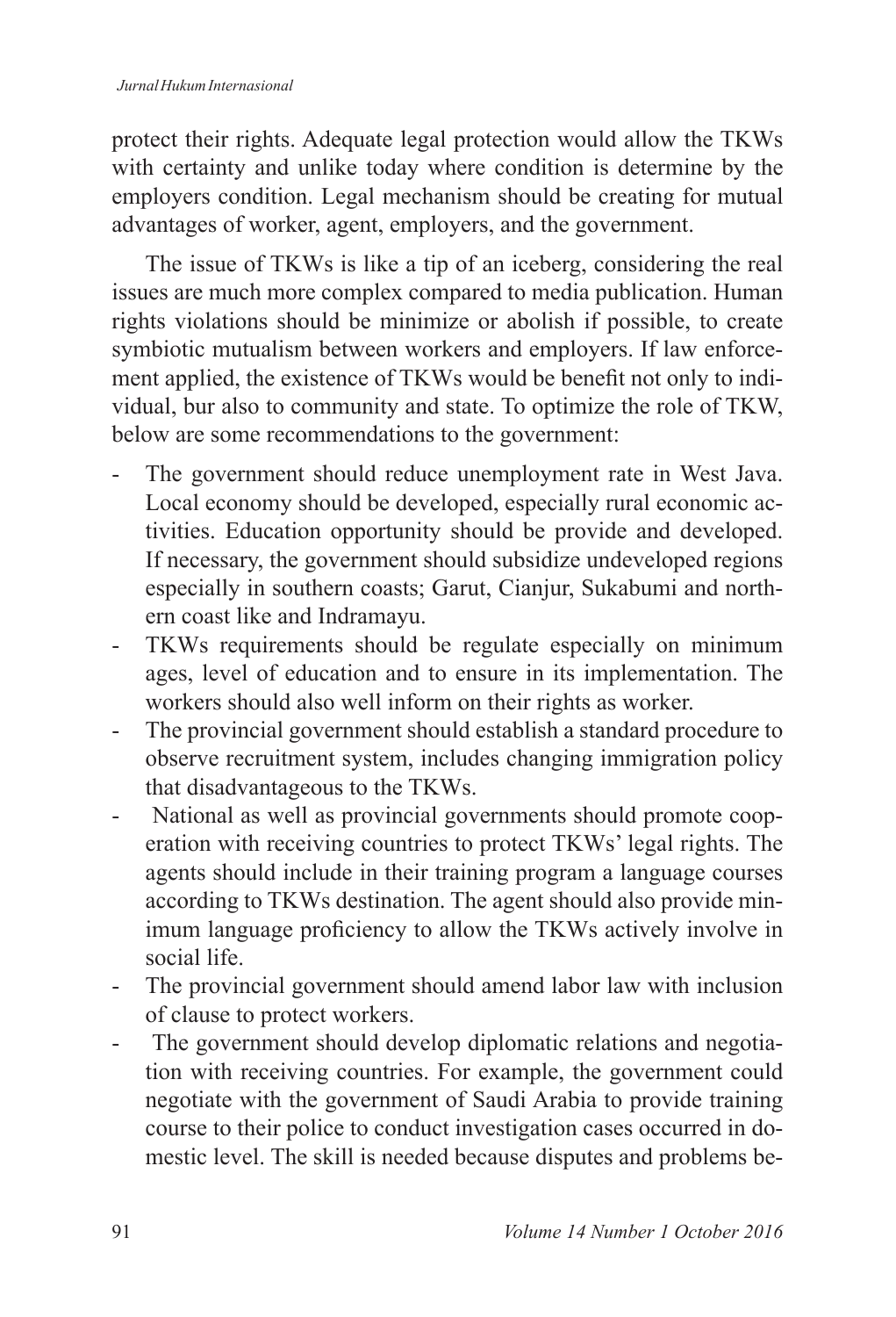tween TKWs and employment mostly happened in private rooms without or with only limited witness.

- The provincial government should coordinate with the Department of Work Forces and Department of Foreign Affairs to negotiate with their counterparts in receiving countries. Negotiate topic includes visa requirements that required employers' sponsorship. This disadvantages rule prohibit the TKWs to leave the country or change employers in case they confronted by abusive condition. The new regulation applied by the Saudi Arabian Ministry of Work Forces to ignore sponsorship in case the employer did not pay TKW salary for three consecutive months is inadequate to solve the problem. The Saudi Arabian government and the Indonesian Embassy are still received thousands of reports regarding works exploitation or abusive conditions. As the issue of TKW is mostly hidden behind domestic walls, unreported cases should be more in number.

### **REFERENCES**

Heyzer, Noeleen, *Combating Trafficking in Women and Children*, United Nations Development Fund for Women (UNIFEM), Honolulu, Hawaii. 2012.

Jorgen, Carling, *Gender Dimension of International Migration*, Global Migration Perspectives, No 35, May, Geneva, Switzerland. 2005.

- Muhidin, Syarif, M. Fadhil Nurdin dan Teti Asiati Gunawan, *Kajian Masalah Tenaga Kerja Indonesia (TKI) Asal Jawa Barat di Saudi Arabia dan Hongkong Sebagai Bahan Penyusunan PERDA*", Unila Research Institute and BAPPEDA Jabar, Langlangbuana University, Bandung. 2003
- Soppandi, Eddi (2003), "Selayang Pandang Profil Tenaga Kerja Indonesia di Hongkong," in Sosiohumaniora journal, Langlangbuana University, Vol.V, No.1, Bandung.
- --------, International Convention on the Protection of the Rights of All Migrant Workers and Members of Their Families, 1991, *International Migration Review*, Vol. 25, No. 4, New York.
- ---------, Lembaga Studi dan Advokasi Masyarakat (ELSAM), 2002, Statistik Kematian Buruh Migran di Singapura, Jakarta.

Internet References

- [...] "Globalization", available at: http://en.wikipedia.org/wiki/Globalization, Accessed on 6 September 2015.
- [...]. Newsweek, 17 Oktober 1994, lihat di: www.newsweek.com

 $[\dots]$  http://hrw.org/doc/?t=migrants forced labor